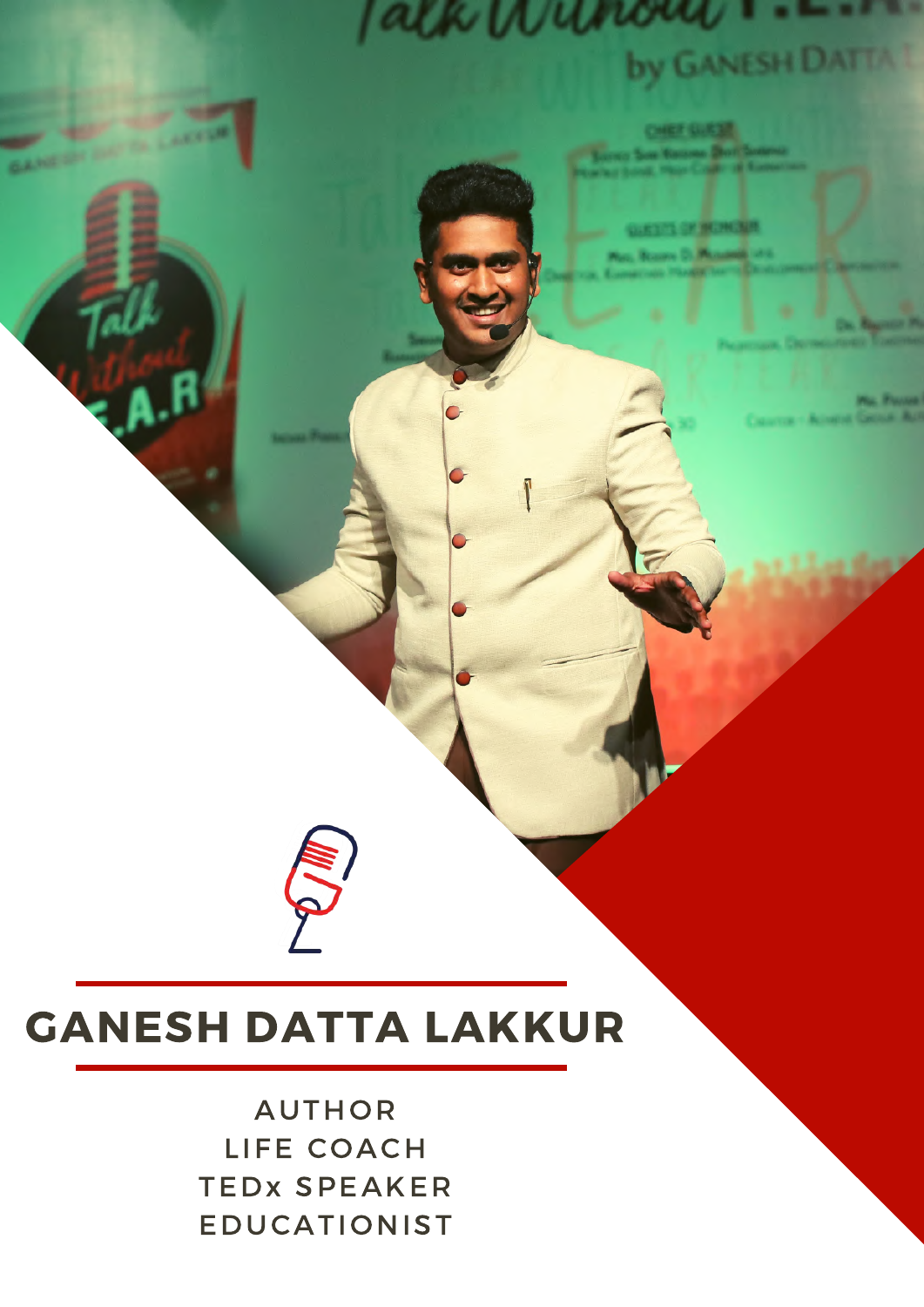

# ABOUT:

TEDx TALK at TEDxGlobalAcademy

GDL is currently a Visiting Associate Professor and Learning Experience Curator at Xcelerator. GDL is the Founder and Lead Trainer at Project-7 and Ex-Director of Achieve School of Business. With over 6 years of experience in being an entrepreneur, GDL has been into the field of education and training as an ad-hoc trainer and runs a firm called "PROJECT-7", which is into life skills, motivation and self-development training. Helping students to overcome fear, build their interpersonal skills and making them realize how important it is to think out of the box, be creative and understand themselves better so that they step into a happier tomorrow.

Believing in revolutionizing the education system, GDL started by organizing workshops on personality development, teamwork and leadership to students aged between 14-22 years. Since 19th January 2013 GDL has completed workshops to over 30,000+ STUDENTS, TEACHERS & EMPLOYEES across various INSTITUTIONS.

GDL is an Award-Winning Author, Life Skills Coach, TEDx Speaker, and Educationist an Experienced Trainer with a demonstrated history of working in the professional training & coaching industry. GDL is skilled in Training, Hosting, Strategic Planning, Organizational Development, Team Building, Communications, Public Speaking, Leadership, Personality Development, Life Skills, Inter-Intra Personal Skills, Time and Stress Management. Strong belief in Revolutionizing the Education System and contributing towards the experiential form of learning.

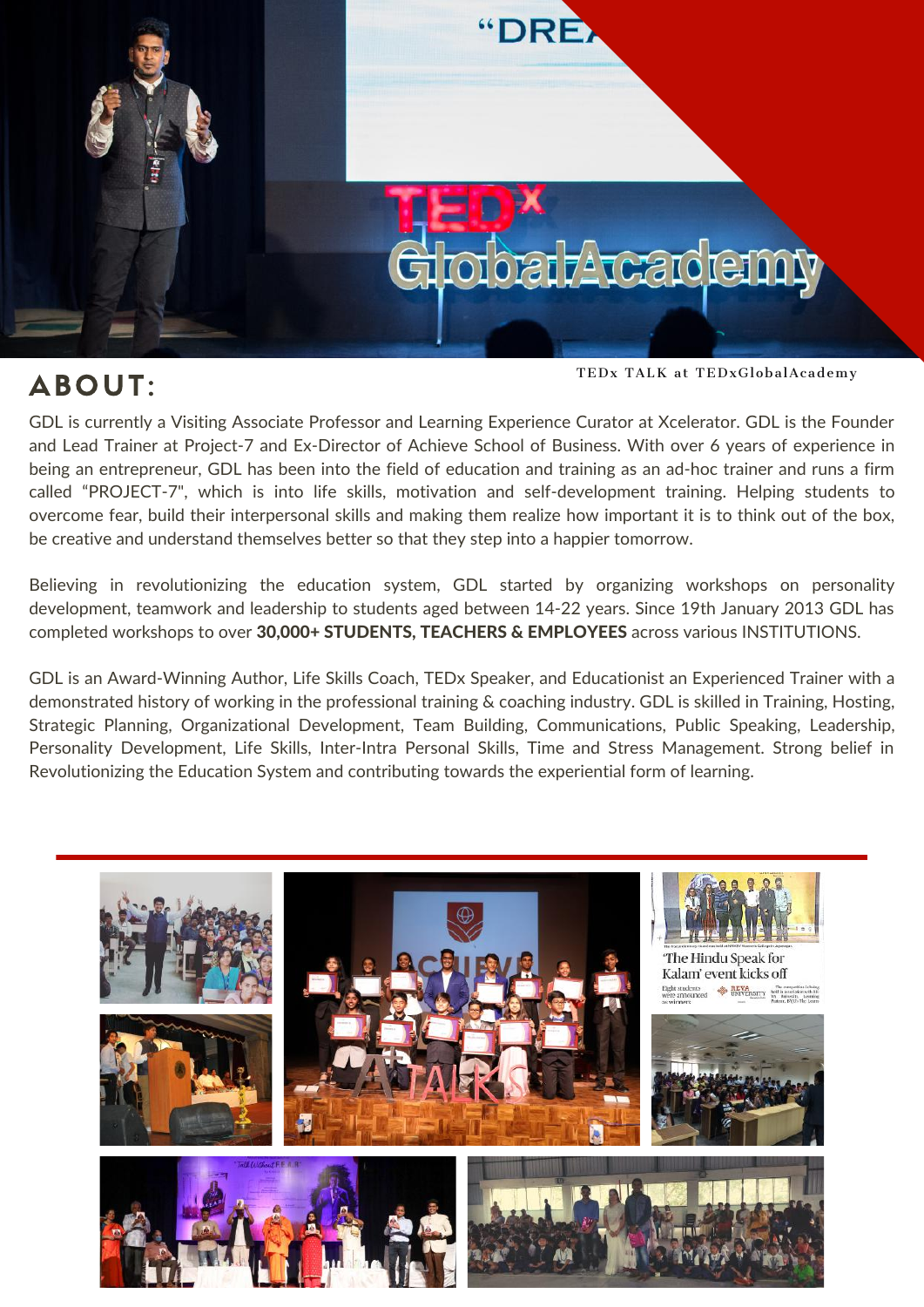

SESSION WITH INTERNATIONAL STUDENTS

### LIFE SKILLS & BEHAVIOURAL TRAINER

#### NOTABLE CLIENTS:

- Jain (Deemed-to-be University), Karnataka.  $\bullet$
- Christ (Deemed-to-be University), Karnataka.
- $\bullet$ Dayananda Sagar University, Karnataka.
- Dayananda Sagar College of Engineering, Karnataka.  $\bullet$
- $\bullet$ Maharaja Sayyajirao University, Baroda, Gujarat.
- $\bullet$ Ahmedabad University, Ahmedabad, Gujarat.
- $\bullet$ Kammavari Sangha Institute of Technology, Karnataka.
- $\bullet$ National Institute of Engineering, Mysuru, Karnataka.
- $\bullet$ Sai Ram College of Engineering, Anekal, Karnataka.
- $\bullet$ Jyothi Nivas College (Autonomous), Karnataka.
- $\bullet$ B.M.S College of Engineering, Karnataka.
- P.E.S Institute of Technology, Karnataka.  $\bullet$
- Mount Carmel College, Karnataka.
- Sheshadripuram College of Commerce and Management.
- M.L.A College, Karnataka.
- K.L.E University, Karnataka.
- $\bullet$ IFIM Business School, Karnataka.

#### MODULES COVERED:

- Doon International School, Dehradun, Uttarakhand.  $\bullet$
- Bishop Cotton Boys School, Karnataka.
- Achieve School of Education, Karnataka.  $\bullet$
- St. Mary's School, Karnataka.  $\bullet$
- St. Paul's School, Karnataka.  $\bullet$
- V.E.T School, Karnataka.
- Mindtree.
	- University of Commons.
	- A.B.V.P
	- JUx Webinars.



To Step into a Happier Tomorrow

#### METHOD OF DELIVERY: